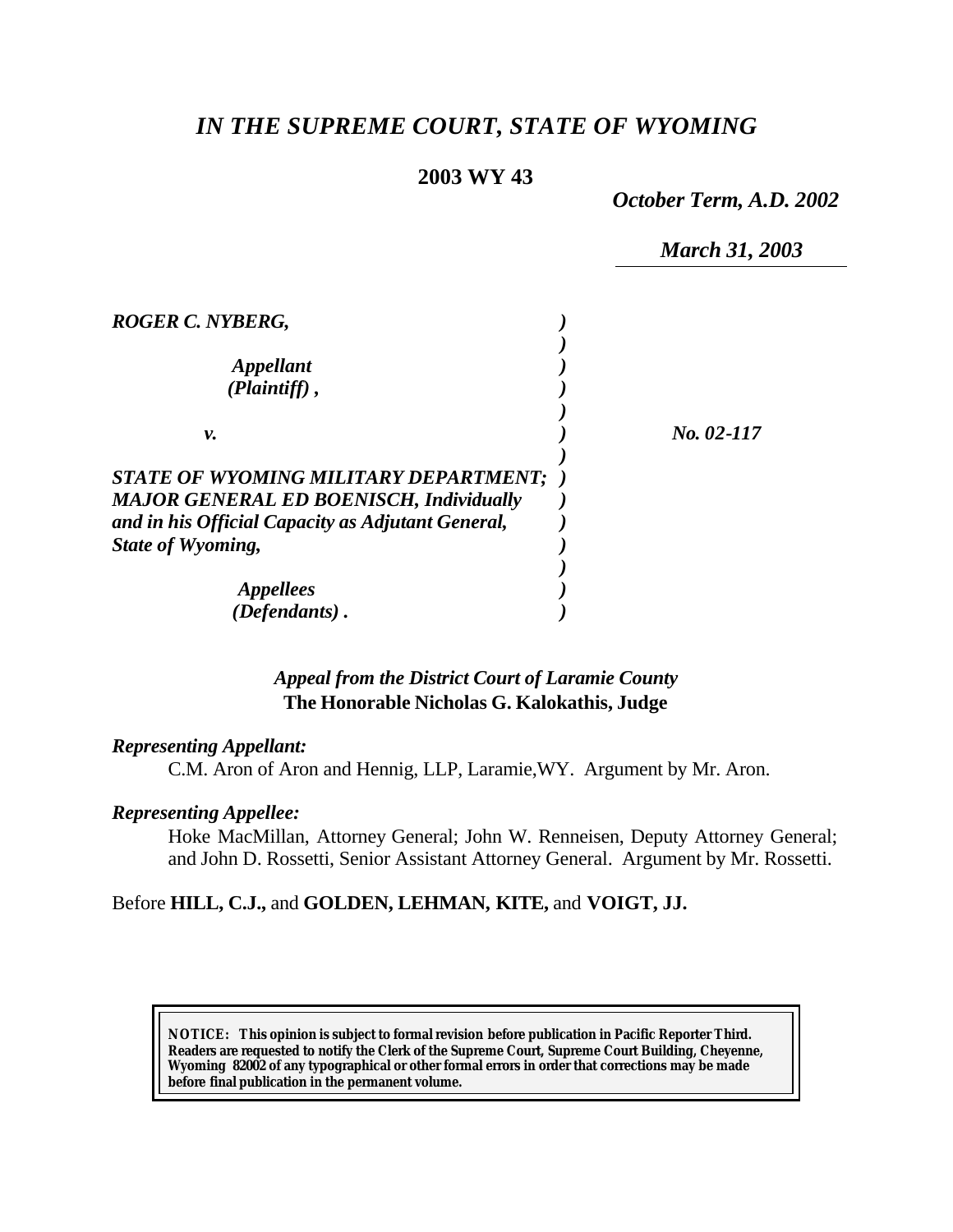#### **LEHMAN, Justice.**

[¶1] Roger Nyberg (Nyberg) appeals the district court's dismissal of his complaint in which he sought damages and reinstatement as a Wyoming Air National Guard (WANG) technician based on, among other things, wrongful termination and deprivation of civil rights under 42 U.S.C. § 1983. The district court dismissed both these claims for lack of subject matter jurisdiction. We affirm.

#### *ISSUES*

[¶2] Nyberg presents two issues for review:

1. Whether a National Guard order based on federal authority, and on the recommendations of a federal administrative board under federal regulations, is a state agency action subject to judicial review by a Wyoming District Court.

2. Whether the federal *Feres* doctrine, by which the federal government is immune from tort claims by soldiers, grants civil rights claims immunity to conduct of the Wyoming Adjutant General where:

(a) the federal military determines the conduct to be in dereliction of military duty; and

(b) the Adjutant General claims the conduct to be state agency action.

The State of Wyoming, Military Department (State) and Ed Boenisch as Adjutant General (Boenisch) phrase the issues as follows:

> 1. Did the District Court correctly determine that it lacked jurisdiction over Nyberg's wrongful termination claim for the reason that Nyberg failed to seek judicial review of final agency action under the Administrative Procedure Act and the Wyoming Rules of Appellate Procedure?

> 2. Was the dismissal of Nyberg's 42 U.S.C. § 1983 claim against the State and Boenisch proper pursuant to the *Feres* doctrine?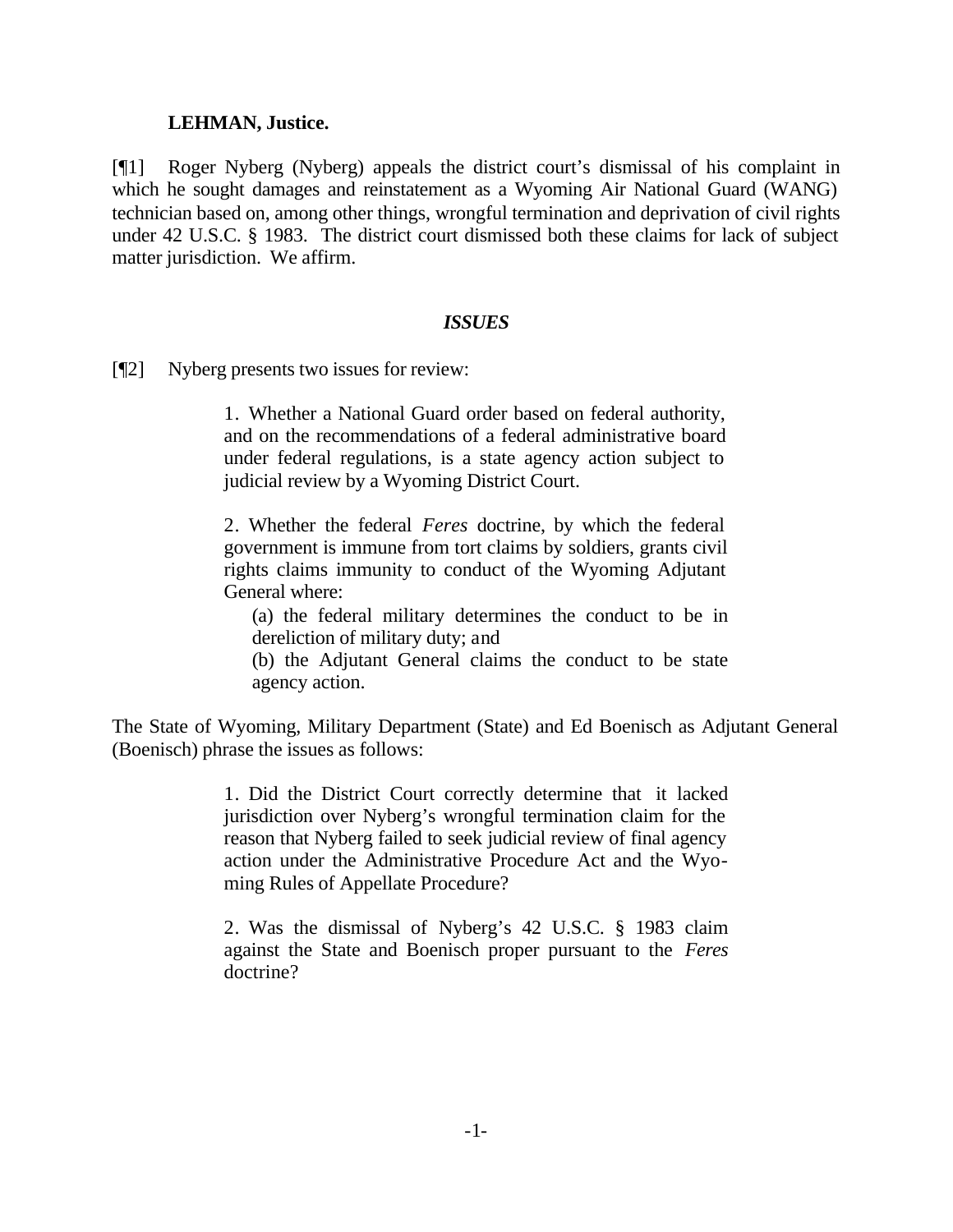# *FACTS*

[¶3] Nyberg was a Lieutenant Colonel in WANG. In order to maintain his state officer appointment, Nyberg was required to maintain his federal recognition as a military officer. Nyberg was also employed as a National Guard technician in the Wyoming Guard. A condition of his technician employment was that he remain a member of WANG. On October 14, 1997, the Wing Commander, Colonel Robert D. Rodekohr, recommended to Boenisch that Nyberg be separated from WANG on the basis of misconduct.

[¶4] On October 14, 1997, Nyberg received a letter of Notification of Recommendation for Separation or Discharge. The letter informed him that it was being recommended that he be separated from WANG and as a reserve officer in the United States Air Force in accordance with AFI 36-3209, Chapter 2, Section C. A discharge board was convened and hearings were held. Nyberg was present at the hearing and utilized both military and civilian counsel. Nyberg was allowed to introduce evidence, call witnesses, and cross examine the witnesses against him.

[¶5] The discharge board deciding the issue consisted of three officers, superior in rank to Nyberg, from outside the command. The board concluded that misconduct occurred and recommended that Nyberg be discharged from both WANG and as a reserve officer in the United States Air Force. The record of the board's proceedings was forwarded to Major Paula Zaleski for legal review and recommendations. Zaleski completed a detailed legal review and issued a report to Boenisch. This report recommended acceptance of the board's findings. Boenisch decided to separate Nyberg from WANG. Boenisch then forwarded the record to the Secretary of the Air Force for a determination of whether Nyberg would be separated as a reserve officer in the United States Air Force. Nyberg's federal recognition was never withdrawn; but, because he was no longer a member of WANG, Nyberg's military technician employment was terminated.

[¶6] On September 13, 2000, Nyberg filed an action against the State and Boenisch for money damages, a permanent injunction, and reinstatement. In his complaint, Nyberg alleged that as a National Guard technician he could only legally be terminated by proper application of federal procedures, in this case Air Force Instruction (AFI) 36-3209, or if he was discharged from WANG in compliance with Wyo. Stat. Ann. §19-2-301(b) (Michie 1997).<sup>1</sup> This statute requires that the discharge be either for cause on the recommendation of

<sup>&</sup>lt;sup>1</sup> Wyo. Stat. Ann. § 19-2-301(b) (Michie 1997) reads:

<sup>(</sup>b) All officers appointed in the national guard of Wyoming except the adjutant general shall hold their appointments until they have reached sixty four (64) years of age unless retired prior to that time by reason of resignation, disability, withdrawal of federal recognition, transfer to armed forces reserves or for cause to be determined by a court-martial or efficiency board legally convened for that purpose.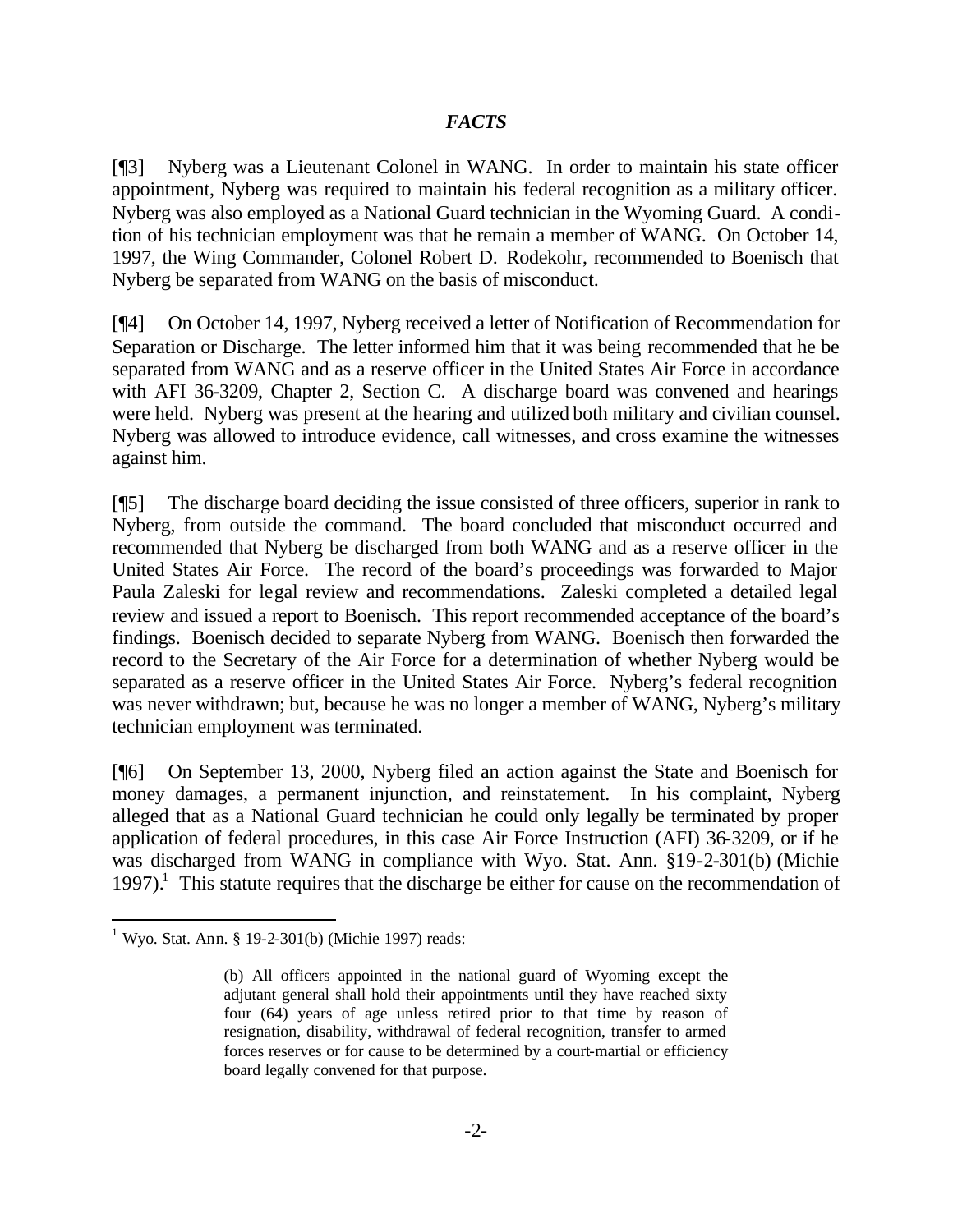an efficiency board or upon conviction by court martial for violation of military law. Nyberg alleged that these procedures were not followed because a state efficiency board was never convened, a court martial never took place, and AFI 36-3209 was not followed. Instead, he contends the discharge board deciding the issue was a Withdrawal of Federal Recognition Board, which only allowed the Adjutant General to recommend withdrawal of Nyberg's federal recognition, not discharge Nyberg from WANG.

[¶7] The State and Boenisch filed a motion to dismiss for lack of subject matter jurisdiction and failure to state a claim pursuant to W.R.C.P. 12(b)(1) and 12(b)(6). On January 14, 2002, the district court dismissed the wrongful termination claim for lack of subject matter jurisdiction. The district court found that the defendants were an agency within the scope of the Wyoming Administrative Procedure Act and that the order separating Nyberg from WANG was a final agency action. Because Nyberg failed to file a petition for review of the final administrative action, the district court found that judicial review was time barred. On March 20, 2002, the court further dismissed the civil rights claim for lack of subject matter jurisdiction based on the *Feres* doctrine ruling that the claims were nonjusticiable. These orders are the subject of this appeal.

#### *STANDARD OF REVIEW*

[¶8] The ultimate question for our review is whether the district court has subject matter jurisdiction over Nyberg's wrongful termination claim and his 42 U.S.C. § 1983 claim. The district court found that it lacked subject matter jurisdiction to hear the claims. A court has jurisdiction when it has the "power to hear and determine a matter in controversy." *Garnett v. Brock*, 2 P.3d 558, 561 (Wyo. 2000) (citing *In Interest of MFB*, 860 P.2d 1140, 1146 (Wyo. 1993)). We review jurisdictional questions de novo pursuant to our power and duty to address jurisdictional defects. *Id*. (citing *Pawlowski v. Pawlowski*, 925 P.2d 240, 242 (Wyo. 1996)).

Wyo. Stat. Ann § 19-9-301(b) (Lexis Nexis 2001).

This statute has subsequently been amended and renumbered. The comparable statute now reads:

<sup>(</sup>b) All officers appointed in the national guard of Wyoming except the adjutant general shall hold their appointments until they have reached sixtyfour (64) years of age unless retired prior to that time by reason of resignation, disability, withdrawal of federal recognition, transfer to armed forces reserves or for cause to be determined by a courts-martial or administrative board legally convened for that purpose.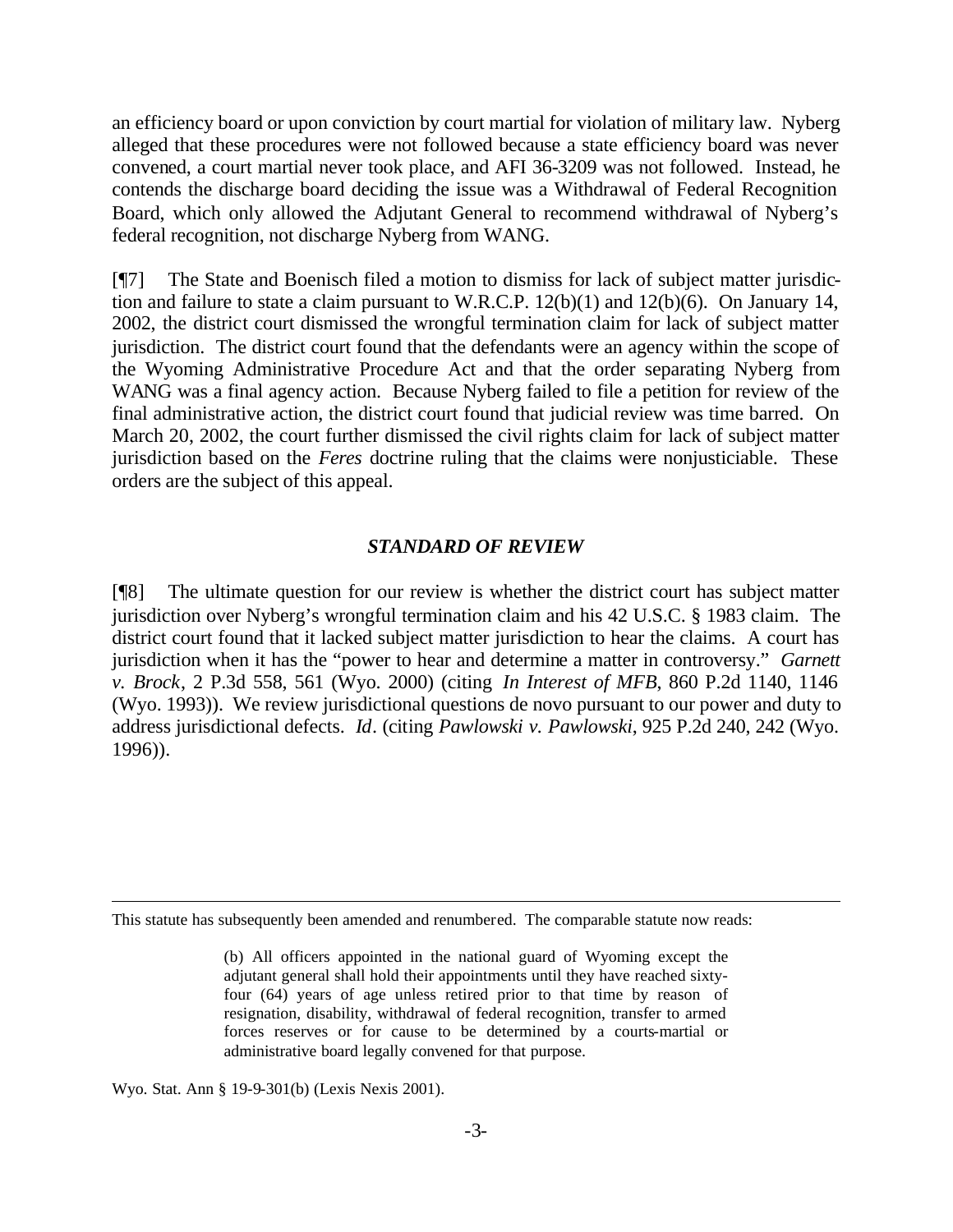# *DISCUSSION*

## *Wrongful Termination*

[¶9] Although not presented by either party, our determination of this issue requires a brief review of the body of case law involving the military and military personnel. A fairly well established principle from this body of law is claims brought by military personnel for injuries arising from or in the course of activity incident to military service are nonjusticiable. *Texas Adjutant General's Dep't v. Amos*, 54 S.W.3d 74, 77 (Tex.App. 2001) (citing *United States v. Stanley*, 483 U.S. 669, 683-84, 107 S.Ct. 3054, 97 L.Ed.2d 550 (1987); *Chappell v. Wallace*, 462 U.S. 296, 305, 103 S.Ct. 2362, 76 L.Ed.2d 586 (1983); *Feres v. United States*, 340 U.S. 135, 146, 71 S.Ct. 153, 95 L.Ed 152 (1950); *Holdiness v. Stroud*, 808 F.2d 417, 423 (5<sup>th</sup> Cir. 1987); *Crawford v. Texas Army Nat'l Guard*, 794 F.2d 1034, 1035 (5<sup>th</sup>) Cir. 1986); *Newth v. Adjutant General's Dep't*, 883 S.W.2d 356, 357 (Tex. App. 1994)). We are called on to decide whether the reach and purpose of this well established principle is applicable to the case before us.

[¶10] The current climate of nonjusticiability for suits brought by military personnel can be traced back in large part to the case of *Feres v. United States,* 340 U.S. 135, 71 S.Ct. 153, 95 L.Ed 152 (1950)*.* In *Feres*, the Supreme Court held that the waiver of sovereign immunity provided by the Federal Tort Claims Act (FTCA) is subject to an exception. This exception, known now as the *Feres* doctrine, generally stands for the proposition that the federal government cannot be sued by members of the armed services for injuries that "arise out of or are in the course of activity incident to service." *Feres*, 340 U.S. at 146, 71 S.Ct. at 159.

[¶11] In a later decision, the United States Supreme Court explained that the *Feres* doctrine is based on concern for the "peculiar and special relationship" between the soldier to his superiors, the effect such suits have on discipline, and the extreme results that might follow if suits under the FTCA were allowed for orders given or acts committed in the course of military duty. *Amos*, 54 S.W.3d at 77 (citing *United States v. Brown*, 348 U.S. 110, 112, 75 S.Ct. 141, 99 L.Ed. 139 (1954)). In a subsequent decision, the United States Supreme Court articulated three factors supporting the *Feres* doctrine: 1) state law should not affect the government's liability to military members because the relationship between the parties is distinctly federal; 2) no fault compensation schemes exist to compensate military members; and 3) the negative effect judicial review would have on military discipline. *Stencel Aero Eng'g Corp. v. United States*, 431 U.S. 666, 672-73, 97 S.Ct. 2054, 2058-59, 52 L.Ed.2d 665 (1977).

[¶12] Although *Feres* is often thought of only in connection with claims under the FTCA, the United States Supreme Court expanded the doctrine in *Chappell v. Wallace*, holding that military personnel may not seek to remedy alleged constitutional violations committed by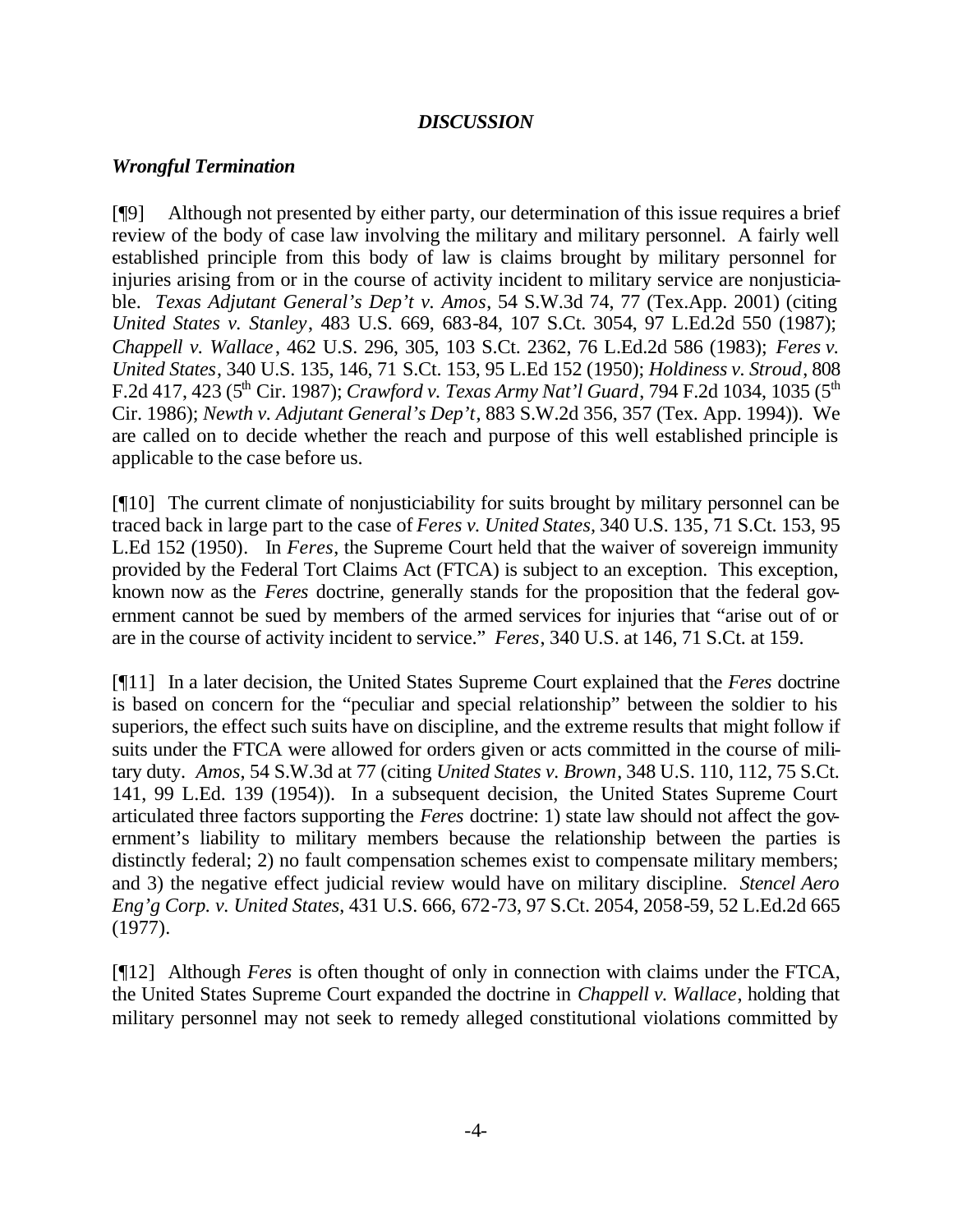their superior officers by pursuing a *Bivens*<sup>2</sup> type action for damages. *Amos*, 54 S.W.3d at 77 (citing *Chappell v. Wallace,* 462 U.S. at 305, 103 S.Ct. at 2362). In the course of its holding, the Court explained that the *Feres* doctrine is founded, at least in part, on the notion that the military relies on a unique "hierarchical structure of discipline and obedience to command" not found in civilian settings. *Chappell v. Wallace,* 462 U.S. at 300, 103 S.Ct. at 2366. The Court concluded that if service members were permitted to expose their superior officers to personal liability, "[t]he special nature of military life—the need for unhesitating and decisive action by military officers and equally disciplined responses by enlisted personnel would be undermined." *Chappell*, 462 U.S. at 304, 103 S.Ct. at 2367. In discussing its holding, the Court noted that it was not adopting a per se rule that military personnel could never seek redress in civilian courts for all wrongs suffered in the course of military service. *Chappell*, 462 U.S. at 304, 103 S.Ct. at 2368. The Court did however dictate that "[c]ivilian courts must, at the very least, hesitate long before entertaining a suit which asks the court to tamper with the established relationship between enlisted military personnel and their superior officers; that relationship is at the heart of the necessarily unique structure of the Military Establishment." *Amos*, 54 S.W.3d at 77-78 (quoting *Chappell*, 462 U.S. at 300, 103 S.Ct. 2366; *Newth*, 883 S.W.2d at 357).

[¶13] After *Chappell*, courts broadly applied the *Feres* doctrine. For instance, courts have applied the *Feres* doctrine to FTCA claims, claims under 42 U.S.C. § 1983, and *Bivens* claims. *Watson v. Arkansas Nat'l Guard*, 886 F.2d 1004, 1005-08 (8th Cir. 1989). Court decisions in this area seemed to be "guided by an increasing sense of awe for things military." *Persons v. United States,* 925 F.2d 292, 295 (9th Cir. 1991) (quoting *United States v. Johnson,* 481 U.S. 681, 691, 107 S.Ct. 2063, 2069, 95 L.Ed.2d 648 (1987)). "[P]ractically any suit that 'implicates the military judgments and decisions' . . . runs the risk of colliding with *Feres*." *Id*. One court has concluded, "the permissible range of lawsuits by present or former servicemen against their superior officers is, at the very least, narrowly circumscribed." *Crawford v. Texas Army Nat'l Guard*, 794 F.2d at 1035.

[¶14] In 1987, the United States Supreme Court again revisited *Feres* in *United States v. Stanley,* 483 U.S. 669, 107 S.Ct. 3054, 97 L.Ed.2d 550 (1987), in response to confusion about when exactly the *Feres* doctrine as analyzed in *Chappell* applied. The Court held that the *Chappell* approach applies to all activities performed "incident to service."

> A test for liability that depends on the extent to which particular suits would call into question military discipline and decisionmaking would itself require judicial inquiry into, and hence intrusion upon, military matters. Whether a case implicates those concerns would often be problematic, rais-

<sup>2</sup> In *Bivens v. Six Unknown Named Agents of Federal Bureau of Narcotics*, 403 U.S. 388, 397, 91 S.Ct. 1999, 29 L.Ed.2d 619 (1971), the United States Supreme Court held that victims of constitutional violations may sue in federal court the federal official committing the violations despite the absence of explicit statutory authorization for such a suit.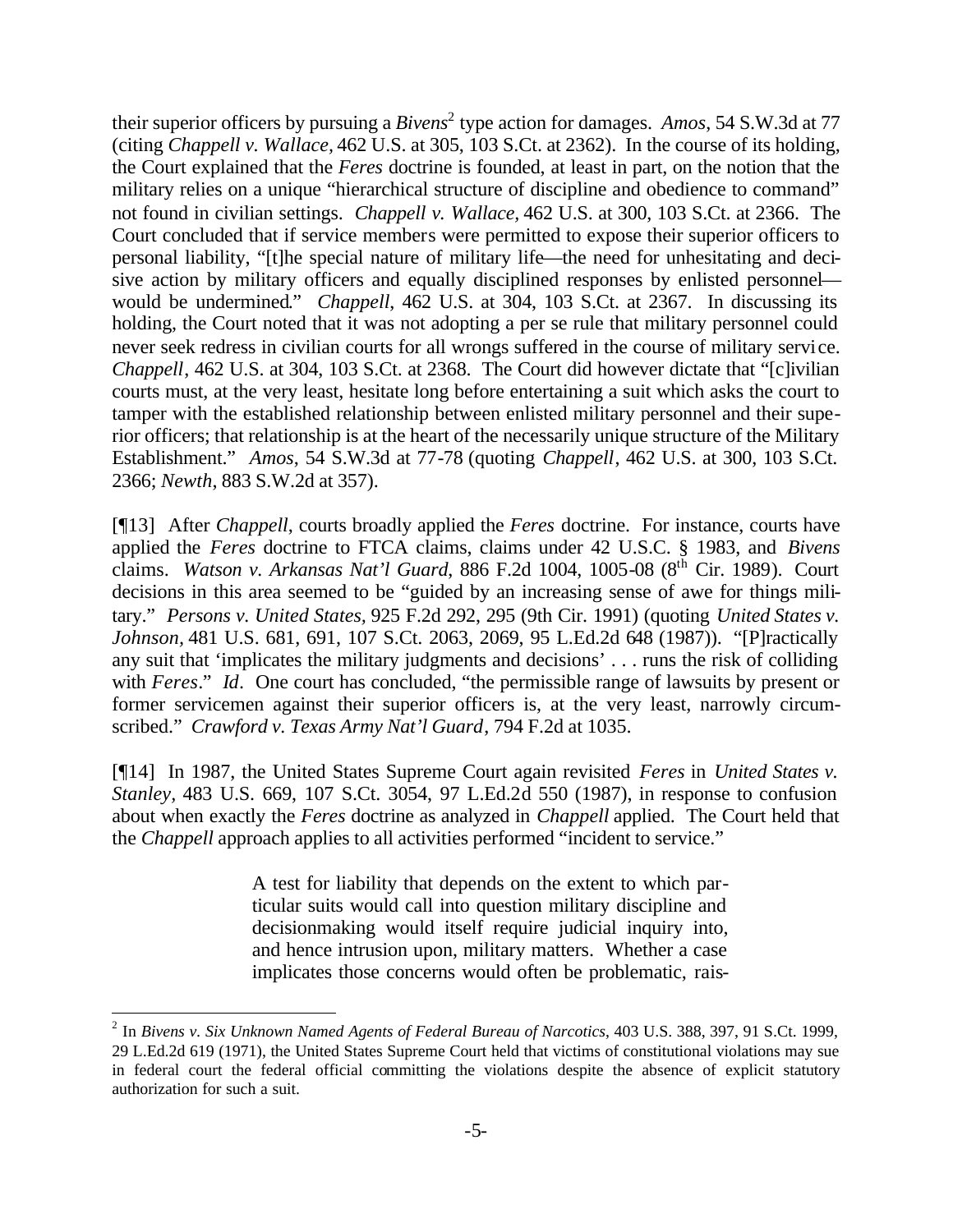ing the prospect of compelled depositions and trial testimony by military officers concerning the details of their military commands. Even putting aside the risk of erroneous judicial conclusions (which would becloud military decisionmaking), the mere process of arriving at correct conclusions would disrupt the military regime. The "incident to service" test, by contrast, provides a line that is relatively clear and that can be discerned with less extensive inquiry into military matters.

*Stanley*, 483 U.S. at 682-83, 107 S.Ct. at 3063. In sum, as a general rule the *Feres* doctrine is applicable "whenever a legal action 'would require a civilian court to examine decisions regarding management, discipline, supervision, and control of members of the armed forces of the United States.'" *Hodge v. Dalton,* 107 F.3d 705, 710 (9th Cir. 1997) (quoting *McGowan v. Scoggins,* 890 F.2d 128, 132 (9th Cir. 1989)).

[¶15] Even though all three factors supporting *Feres* as articulated in *Stencel* are not present in state actions, the third and possibly most important factor weighs heavily in favor of the nonjusticiability of these claims. *See Stencel*, 431 U.S. at 672-73, 97 S.Ct. at 2058-59. Judicial review of National Guard personnel decisions certainly creates the potential for a negative effect on military discipline. We therefore hold that state courts cannot entertain suits by Guard personnel arising out of Guard employment except in two narrow circumstances.<sup>3</sup> We have several reasons for doing so.

[¶16] First, decisions regarding the discharge of members of the military are precisely the type of military decisions civilian courts should refrain from reviewing. *Amos*, 54 S.W.3d at 78. The "special relationships that define military life have 'supported the military establishment's broad power to deal with its own personnel'" instead of involving civilian courts in such decisions. *Chappell*, 462 U.S. at 305, 103 S.Ct. at 2368. The climate of discipline and unquestioned obedience present in the military requires that people familiar with military needs, not civilian courts, determine military personnel issues.

[¶17] Allowing soldiers to sue superior officers and the military department would be imprudent. Such action would "require commanding officers to stand prepared to convince a civilian court of the wisdom of a wide range of military and disciplinary decisions such as whether to overlook a particular incident or episode and whether to discharge a serviceman." *Amos*, 54 S.W.3d at 79 (citing *United States v. Shearer*, 473 U.S. 52, 58, 105 S.Ct. 3039, 3043, 87 L.Ed.2d 38 (1985)). Suits by Guard personnel regarding Guard employment would destroy the legitimacy and authority of command. Surely the legislature did not intend the disruption that would occur upon judicial review of discretionary military personnel deci-

<sup>&</sup>lt;sup>3</sup> This case does not present the issue of how *Feres* would apply with respect to tort claims under the Wyoming Governmental Claims Act, which is much different than the FTCA. We, therefore, do not decide such an issue today, but do adopt the doctrine as it relates to suits by Guard personnel arising out of Guard employment.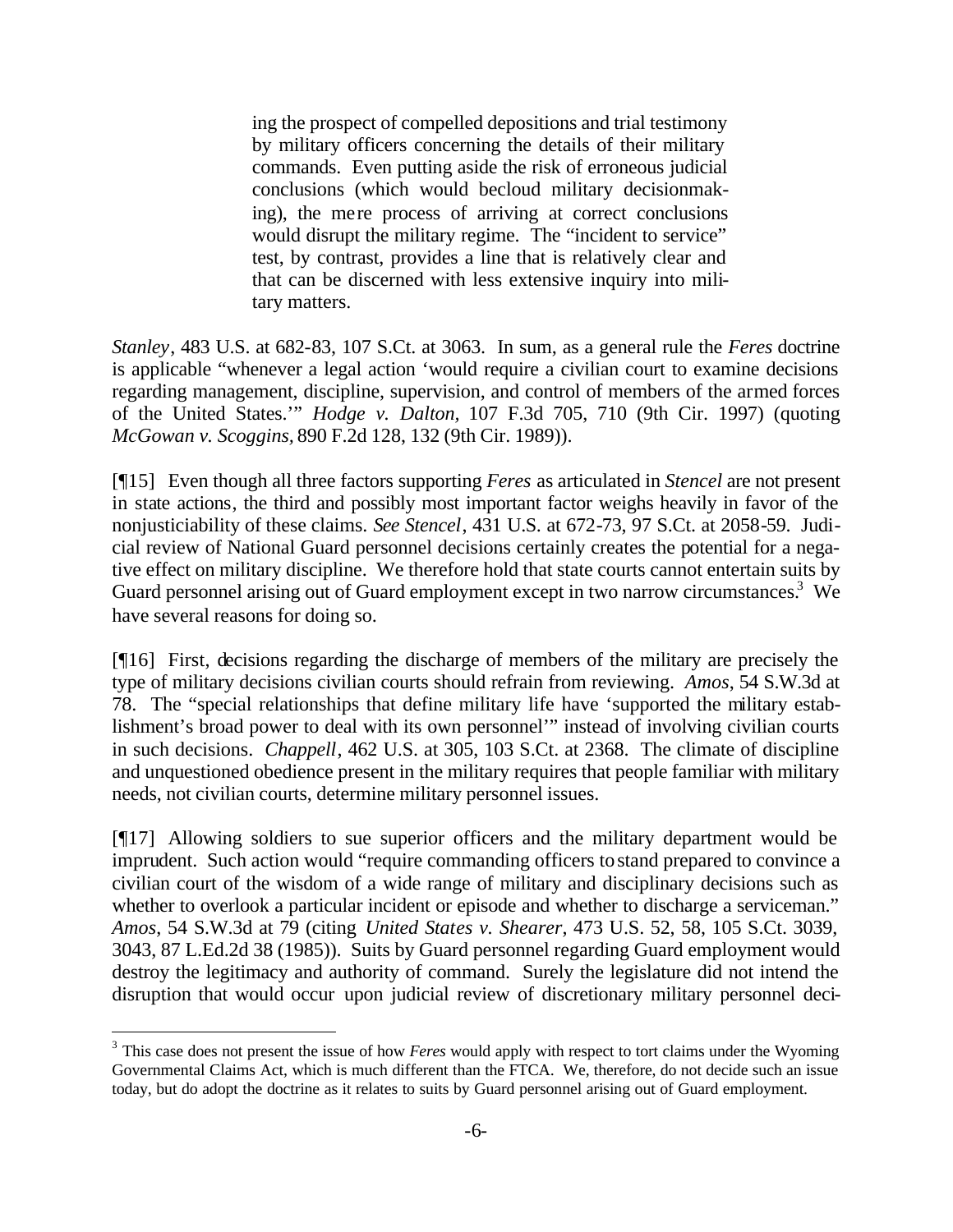sions. We are, as noted by the Court in *Chappell*, ill-equipped to evaluate the impact of such court actions on military discipline and must therefore defer to the military on such matters. *See Chappell,* 462 U.S. at 305, 103 S.Ct. at 2368. We, like many other civilian courts, are particularly unqualified to assess the correctness of military personnel actions.

[¶18] Second, we consider that the test for application of the *Feres* doctrine is whether the harm occurred incident to service. We have no trouble concluding that the injuries Nyberg claims resulted incident to military service. The United States Supreme Court noted in *United States v. Shearer,* 473 U.S. at 58-59, 105 S.Ct. at 3043, that the decision to discharge a serviceman is essentially a professional decision and that the attempt to hale military officials into court to account for their decision must fail.

[¶19] Third, we consider the role the National Guard plays in the nation's defense force and the degree to which the National Guard is regulated by the federal government. The National Guard has been described as an organization with both state and federal characteristics. Courts have explained that the National Guard does not fit completely within the scope of either state or national concerns. *Bowen v. Oistead*,  $125$  F.3d 800, 802 n.1 (9<sup>th</sup> Cir. 1997) (citing *Knutson v. Wisconsin Air Nat'l Guard,* 995 F.2d 765, 767 (7th Cir. 1993); *New Jersey Air Nat'l Guard v. Federal Labor Relations Auth.,* 677 F.2d 276, 279 (3d Cir. 1982)). Instead, the National Guard is a hybrid organization serving the state in which it is located as well as the federal government in times of need. *Knutson*, at 767. At the state level, the National Guard is a state agency, under state authority and control. At the same time, federal law provides for a large part of the activity, makeup, and function of the Guard. *New Jersey Air Nat'l Guard*, at 279.Describing the relationship between the state and federal authority governing the National Guard, the First Circuit Court of Appeals stated the following:

> The Defense Department, the Secretaries of the Army and Air Force, and the National Guard Bureau prescribe regulations and issue orders to organize, discipline, and govern the Guard. 32 U.S.C § 110. States that fail to comply with federal regulations risk forfeiture of federal funds allocated to organize, equip, and arm state Guards. *Id.* §§ 101, 107, 108, 501; *Knudson*, 995 F.2d at 767.

*Charles v. Rice*, 28 F.3d 1312, 1315-1316  $(1^s$  Cir. 1994). Our own statutes require that beyond state law, the laws, regulations, and customs covering the United States Army and Air Force govern the National Guard. Wyo. Stat. Ann § 19-9-101(a) (LexisNexis 2001).

[¶20] Command of the National Guard at the state level is vested in the governor of each state, and his appointee, the Adjutant General. *Charles*, 28 F.3d at 1315; 32 U.S.C. § 314. The Adjutant General is a state officer appointed by the governor but he is also an agent of the United States in his capacity as an administrator for federal technicians. *Williams v. Colorado Air Nat'l Guard*, 821 P.2d 922, 924 (Colo.App. 1991) (citing *Costner v. Oklahoma Army Nat'l Guard*, 833 F.2d 905 (10<sup>th</sup> Cir. 1987)). Therefore, while the Wyoming National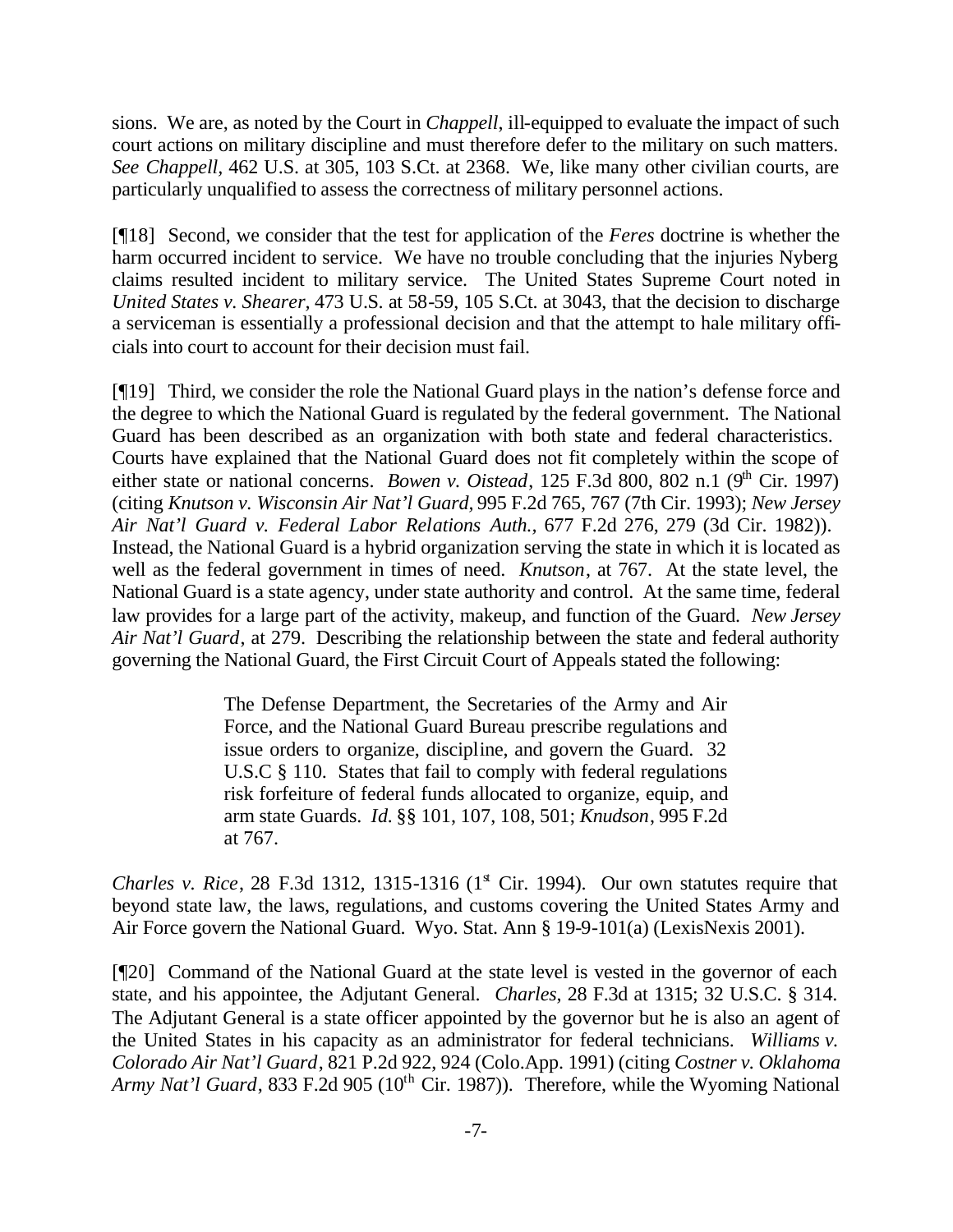Guard appears to fit the definition of a state agency found in Wyo. Stat. Ann. § 16-3- 101(b)(i) (LexisNexis 2001), it is not a pure state agency because of its required compliance with federal military regulation. The Adjutant General also serves in a dual role, as he is both a state appointee and an administrator of federal programs.

[¶21] Because the National Guard is governed in part by the federal military, we find federal decisions to be relevant in determining the proper scope of judicial inquiry into claims by Guard members. Federal courts have applied the *Feres* doctrine to the National Guard. "It is beyond question that the *Feres* doctrine generally applies to claims brought by National Guard members." *Stauber v. Cline,* 837 F.2d 395, 399 (9th Cir. 1988); s*ee also Wright v. Park,* 5 F.3d 586, 588 (1st Cir. 1993); *Uhl v. Swanstrom,* 79 F.3d 751 (8th Cir. 1996); *Lovell v. Heng,* 890 F.2d 63 (8th Cir. 1989); *Estate of Himsel v. State*, 36 P.3d 35, 45 n.13 (Alaska 2001) (Matthews, Chief Justice, dissenting, collecting cases). Several state courts have applied the *Feres* doctrine as well. *Estate of Himsel*, 36 P.3d at 40 and n.21 (citing *Mangan v. Cline*, 411 N.W.2d 9, 11-12 (Minn.App. 1987); *Zaccaro v. Parker*, 645 N.Y.S.2d 985, 990-91 (Sup.Ct. 1996), *Wade v. Gill*, 889 S.W.2d 208, 209-10, 214-15 (Tenn. 1994); *Newth v. Adjutant General's Dep't*, 883 S.W.2d 356, 357 (Tex.App. 1994)). Three states have declined to adopt *Feres* including Montana, Washington, and Alaska. *Estate of Himsel,* 36 P.3d at 40 (citing *Trankel v. State, Dep't of Military Affairs*, 938 P.2d 614, 621 (Mont. 1997); *Emsley v. Army Nat'l Guard*, 722 P.2d 1299, 1302 (Wash. 1986); *but see* the dissent in *Himsel*, 36 P.3d at 45 n.14 asserting that these courts reject the doctrine of intra-military immunity but nonetheless make clear that claims by Guard personnel arising out of their Guard employment against the state are not permitted for other reasons).

[¶22] We follow the vast majority of federal courts and those state courts that apply this body of law to suits involving the National Guard. The same policies that support the nonjusticiability of claims in the United States Armed Forces arena support the nonjusticiability of claims in the National Guard arena. Judicial review would undermine the military in the performance of its duties. In fact, Nyberg recognizes in his brief that actions taken by the National Guard are generally not subject to judicial review. He states "[i]f judicial review could be sought for a unilateral personnel decision by the State of Wyoming Military Department, this Court would be inundated with petitions for review of each such action. Every demotion, every denied promotion and every disciplinary action by a National Guard officer could be subject to judicial review."

[¶23] Having recognized the general rule and its applicability to suits involving the National Guard, we now must recognize that exceptions to the *Feres* doctrine exist. The Eighth Circuit recognizes two such exceptions. First, facial challenges to the constitutionality of a military regulation or statute are not barred. Second, limited judicial review of final agency action is permitted if the official has acted beyond the scope of his statutory and regulatory authority. *Watson v. Arkansas Nat'l Guard,* 886 F.2d 1004, 1010-11 (8th Cir. 1989). The United States Supreme Court has entertained many suits involving facial constitutional challenges to military regulations and statutes. *Watson*, 886 F.2d at 1010 (citing *Goldman v. Weinberger*, 475 U.S. 503, 106 S.Ct. 1310, 89 L.Ed.2d 478 (1986) (free exercise challenge to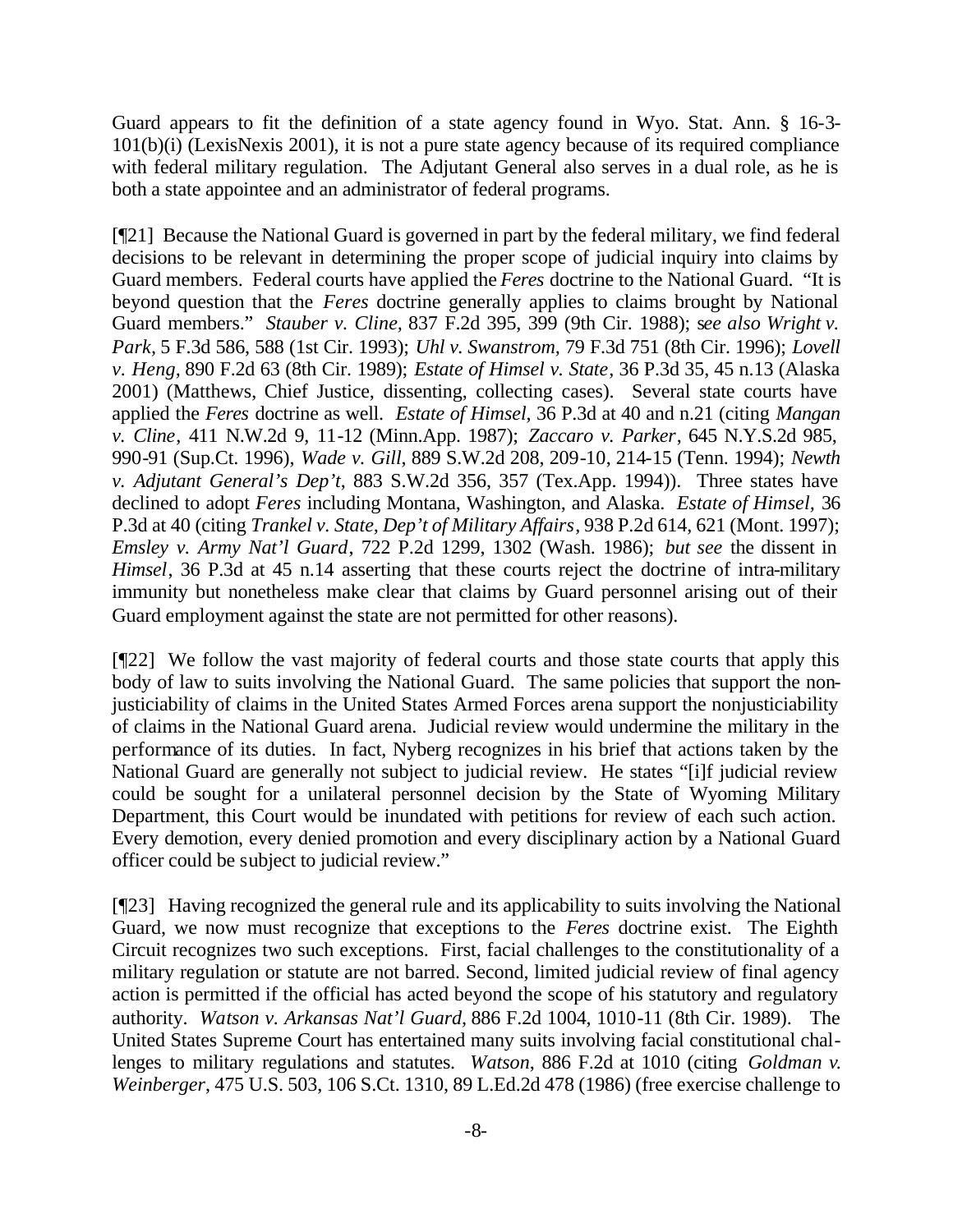the application of an Air Force regulation restricting the wearing of headgear); *Rostker v. Goldberg*, 453 U.S. 57, 101 S.Ct. 2646, 69 L.Ed.2d 478 (1981) (Fifth Amendment challenge to all-male draft registration); *Brown v. Glines*, 444 U.S. 348, 100 S.Ct. 594, 62 L.Ed.2d 540 (1980) (First Amendment challenge to regulations concerning the circulation of petitions on Air Force bases); *Parker v. Levy*, 417 U.S. 733, 94 SCt. 2547, 41 L.Ed.2d 439 (1974) (vagueness and overbreadth challenges to criminal provisions of the military code); *Frontiero v. Richardson*, 411 U.S. 677, 93 S.Ct. 1764, 36 L.Ed.2d 583 (1973) (Fifth Amendment challenge to statutes claimed to discriminate against women in military benefits)). As these cases demonstrate, on a federal level, a military member is able to challenge the constitutionality of a particular statute or regulation related to the military regardless of the *Feres* doctrine. We hold the same to be true on the state level. National Guard members are able to challenge the constitutionality of particular state statutes or regulations.

[¶24] An explanation of the second exception can be seen by examining Texas court decisions. Courts in Texas have adopted *Feres* and have held that state law claims would undermine military decision making as surely as the federal claims held to be nonjusticiable. *See Newth v. Adjutant General's Dep't*, 883 S.W.2d at 357. However, Texas also recognizes the second exception in which civilian courts may review military decisions. *Amos*, 54 S.W.3d at 78. This narrow exception is recognized "to prevent executive officers of government from causing injury by administrative actions taken by them in excess of their authority." *Id.* (quoting *Cole v. Texas Army Nat'l Guard*, 909 S.W.2d 535, 538 (Tex.App. 1995)).

[¶25] In *Cole*, a National Guard member brought suit against the Texas Army National Guard and the Adjutant General claiming that his discharge was illegal because the Adjutant General had failed to convene an efficiency board before his dismissal. *Cole*, 909 S.W.2d at 536-37. The Texas government code, similar to our statute, allowed the officer to hold his position until he reached the age of sixty-four or until among other things he was discharged by a court martial or efficiency board. *Id*. When discharging Cole, the Adjutant General had failed to convene either a court martial or an efficiency board and had made the discharging decision unilaterally without a hearing. The court held that Cole could bring suit because it was the court's responsibility to make sure the Adjutant General did not exceed his power.

[¶26] In making its decision the court stated:

"What are the allowable limits of military discretion, and whether or not they have been overstepped in a particular case, are *judicial* questions." *Sterling*, 287 U.S. at 401, 53 S.Ct. at 196 (emphasis added). Thus, there can be no question of the district court's power to inquire whether a military officer's administrative order exceeds his or her authority. *See, e.g., State v. Sparks,* 27 Tex. 627 (1864).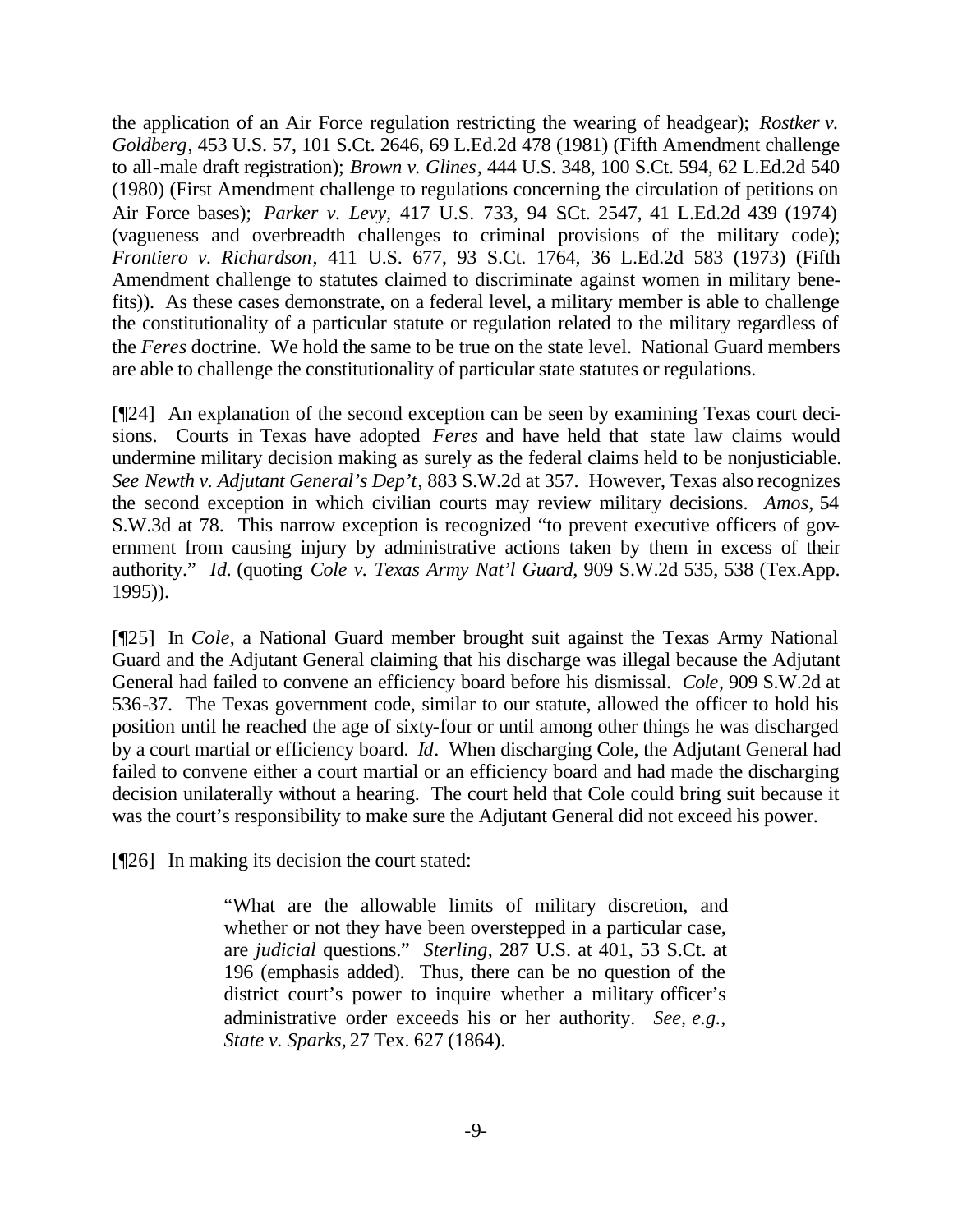The courts do not interfere with most military decisions and actions, however, because they are ordinarily taken within the limits of military power and discretion. The courts do not wish to hamper military efficiency and they ordinarily have no familiarity with applicable "military law," that is to say the law applicable to military justice, the law of war, martial law, and military government. *See* Alfred Avins, *State Court Review of National Guard Courts Martial and Military Board Proceedings*, 41 Cornell L.Q. 457, 470-71 (1956).

*Cole*, 909 S.W.2d at 538 n.3.

l

[¶27] This court has held in a similar manner. In *State ex rel. Pearson v. Hansen*, 401 P.2d 954 (Wyo. 1965), this court had the opportunity to consider a discharging decision within the National Guard. In *Hansen*, the newly elected governor removed Pearson as the Adjutant General without convening an efficiency board or a court martial contrary to the statute at the time.<sup>4</sup> Pearson claimed that the governor had wrongly relieved him of his duties because he had not held a court-martial or an efficiency board. *Id*. at 955-56. We stated: "It is our duty to take the statutory law as we find it and to see to it that the powers conferred upon public officials are not abused." *Id.* at 957. Because the governor had not complied with the requirements of the statute, this court held that the governor exceeded his powers and reinstated the adjutant general to his position. *Id*. at 960.

[¶28] We therefore agree with the well-reasoned discussion of the Texas courts and recognize this second narrow exception to the principle of judicial deference for military decisions. The district court has the power to construe the relevant statutes and determine if the Adjutant General exceeded his powers. "[W]here a [statutory] power is granted, and the method of its exercise prescribed, the prescribed method excludes all others, and must be followed." *Cole*, 909 S.W.2d at 539 (quoting, *Foster v. City of Waco*, 255 S.W. 1104, 1105 (Tex. 1923)).

[¶29] In looking at the face of Nyberg's complaint, it appears the portion of his claim that asserts that his discharge was not in compliance with Wyo. Stat. Ann. § 19-2-301(b) may have fit within this narrow exception. As we noted, however, in ¶19, the National Guard is a hybrid organization and to the extent the National Guard is a state entity it is an agency. As such, when contesting the exercise of the Adjutant General's authority, one must do so within the confines of the Wyoming Administrative Procedure Act.

[¶30] This requires compliance with W.R.A.P. 12.04, i.e., a petition for a writ of review of a final agency action must be filed within 30 days. Nyberg failed to comply with this rule. He waited two years to contest the discharge decision. Even though Nyberg has a colorable

 $4$  At that time the exception of the adjutant general from the requirements of the statute was not provided as it is now. *Hansen*, 401 P.2d at 957 (citing Wyo. Stat. Ann. § 9-19 (1957)).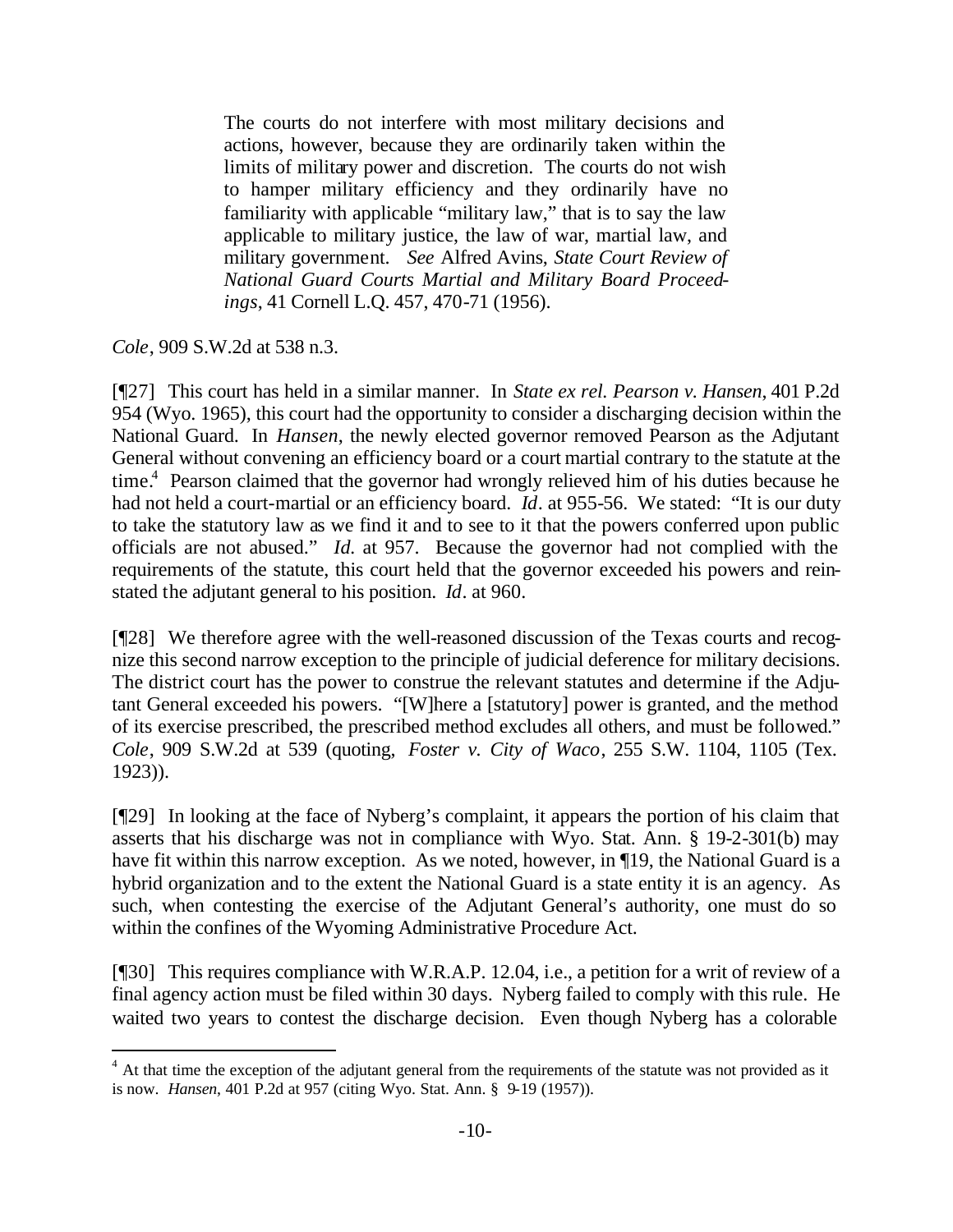argument that his complaint fit the exception, he is time barred from asserting such an argument. The portion of Nyberg's argument regarding AFI 36-3209 does not fit within either exception and is barred by the *Feres* doctrine. If Boenisch violated federal military rules, it is the military that must provide an avenue of relief not a civilian court. We therefore hold that the district court did indeed lack the subject matter jurisdiction to hear Nyberg's claim.

# *42 U.S.C. § 1983 Claim*

[¶31] Nyberg asserted claims against both the Wyoming Military Department and Boenisch under 42 U.S.C. § 1983 for deprivation of his civil rights. At this time it is worth noting that Nyberg makes no constitutional attack on any statute or regulation. Rather, he challenges the constitutionality of a discrete personnel action, i.e., whether he was denied due process when being discharged. Therefore, he does not fall within either of the exceptions previously noted.

[¶32] As with the first issue, we find federal decisions interpreting this issue helpful. Many federal courts have extended the ban on *Bivens* actions set forth by *Chappell* to 42 U.S.C. § 1983 actions against state National Guard officials. *Watson v. Arkansas Nat'l Guard*, 886 F.2d at 1007 (citing *Brown v. United States,* 739 F.2d 362, 367 (8th Cir. 1984); *Martelon v. Temple,* 747 F.2d 1348, 1350-51 (10th Cir. 1984); *Holdiness,* 808 F.2d at 423; *Jorden v. Nat'l Guard Bureau,* 799 F.2d 99, 107-108 (3d Cir. 1986); *Crawford v. Texas Army Nat'l Guard*, 794 F.2d at 1036).

[¶33] In *Wright v. Park,* 5 F.3d 586, 591 (1st Cir. 1993), the First Circuit stated "there is no principled basis for according state actors sued under 42 U.S.C. § 1983 a different degree of immunity than would be accorded federal actors sued for an identical abridgement of rights under *Bivens*." We agree and can think of no basis for such a decision either. The difference in the claims is due solely to the identity of the defendant. *Martelon v. Temple,* 747 F.2d at 1350-51. In this case the defendants are state officers so relief must be sought under § 1983, whereas with *Bivens* claims the defendants are federal officers. *Id.* All the policies and reasons for the *Feres* doctrine discussed in the first section of this opinion apply to this issue as well. To the extent *Feres* protects federal military personnel from *Bivens* claims, it should also shield state military officers from constitutional claims brought under 42 U.S.C. § 1983. *Bowen*, 125 F.3d at 803, n.2.

[¶34] Lastly we would note that a purpose of the F*eres* doctrine is to provide for the proper relationship between the courts, Congress, and the military. It is a judicial doctrine deferring the resolution of matters "incident to service" to the military. *Bowen*, 125 F.3d at 805 (citing *Stauber,* 837 F.2d at 399). Our interference and meddling in internal National Guard matters would undermine the respect and loyalty each military member must have for their commanding officer as surely as a federal court meddling in the matters of Army would.

> [J]udges are not given the task of running the Army. The responsibility for setting up channels through which . . . griev-